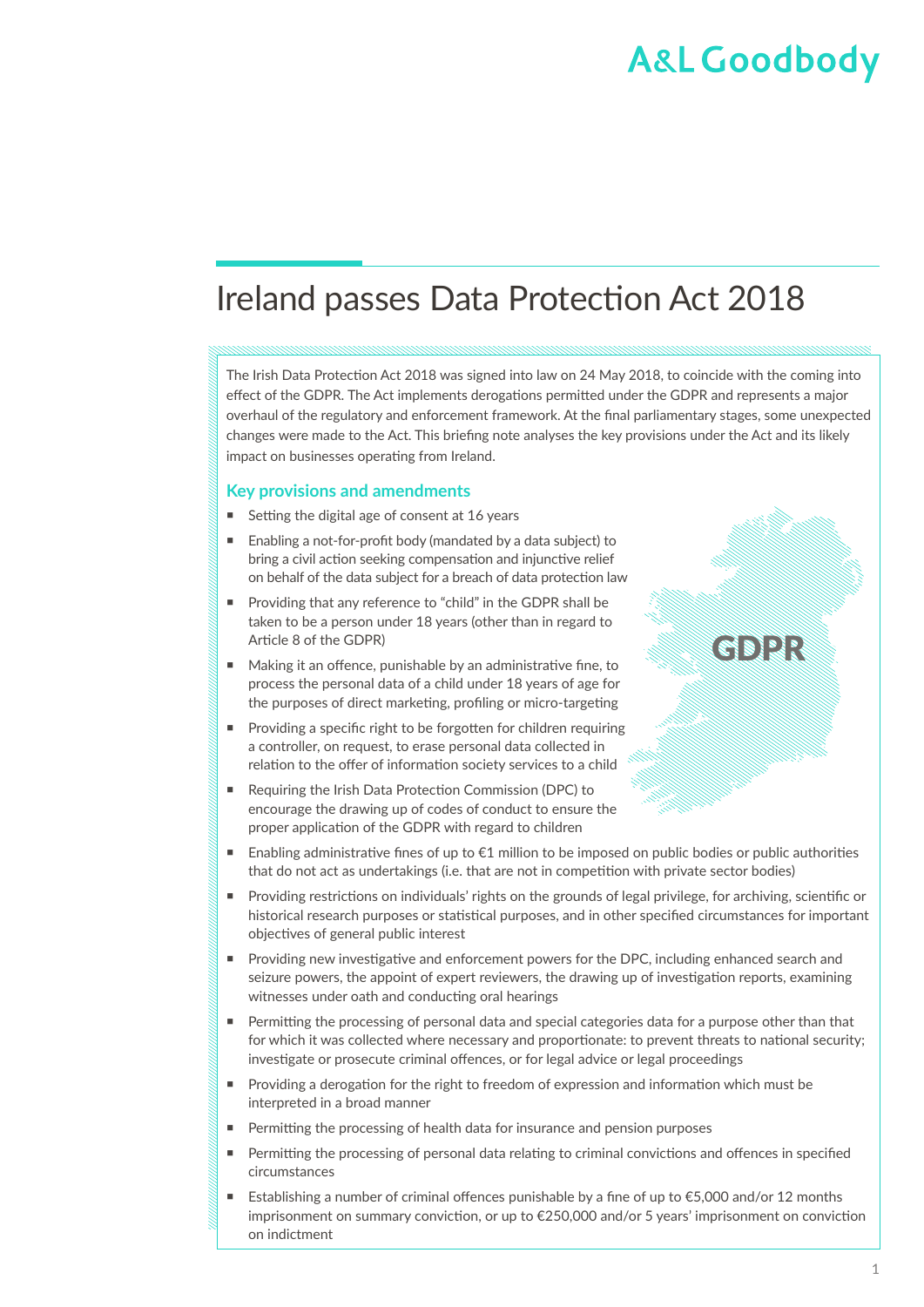#### **Overview of the Act**

The Data Protection Act 2018 was signed into law on 24 May 2018, and some of the provisions will take effect on 25 May 2018, so as to coincide with the coming into force of the GDPR. The late publication of this lengthy and complex Act, which runs to 232 sections and 174 pages, means businesses now have little time to digest their new obligations. The Data Protection Act, 1988, as amended, shall continue to apply to a complaint by an individual under section 10 of that Act, and to any contravention of that Act, that occurred before 25 May 2018. In addition, an investigation under section 10 that has begun but not completed prior to 25 May 2018 shall be completed in accordance with that Act.

The Act has five key elements:

- 1. It repeals the Data Protection Act 1988, as amended, except those provisions relating to the processing of personal data for the purposes of national security, defence, and international relations of the State.
- 2. It transposes the Law Enforcement Directive which regulates the processing of personal data by law enforcement authorities.
- 3. It provides, in the limited areas permitted, for national derogations from the obligations set out in the GDPR.
- 4. It contains new enforcement powers and mechanisms for the DPC.
- 5. Due to the entry into force of the GDPR and this Act, it provides for a number of amendments to sixty-five other Acts of the Oireachtas, as well as revoking a number of statutory instruments.

This briefing focuses on the key derogations in the Act and the new regulatory framework.

#### **National Derogations**

Child for the purposes of the GDPR - The Act provides that references to "child" in the GDPR shall be taken to refer to a person under 18 years of age. This is in line with the definition in Article 1 of the UN Convention on the Rights of the Child (section 29).

Digital age of consent – The Act provides that 16 years is the minimum age at which a child may consent to the processing of their personal data by information society service providers. The consent of the child's parent of guardian will be required by information society service providers in regard to children under that age. The European Court of Justice recognises "information society services" as covering contracts and other services that are concluded or transmitted on-line. Throughout

the legislative process the Government had advocated 13 years of age as the "digital age of consent" but, in the end, the opposition parties defeated the Government on this issue (section 31). The Act provides for a review of the operation of this provision not later than 3 years after its commencement.

Micro-targeting and profiling of children – The Act provides that it will be an offence, punishable by an administrative fine, for a company to process the personal data of a child under 18 years of age for the purposes of direct marketing, profiling or micro-targeting. Once again the opposition parties defeated the Government, by requiring the introduction of this provision. This provision is aimed at prohibiting companies from harvesting children's data and profiling children for direct marketing and commercial purposes. However, there are concerns that Ireland may be in breach of EU law by enacting this provision, insofar as it imposes limitations in national law on the processing of personal data that is lawful under the GDPR. Minister Flanagan highlighted that the processing of personal data for marketing and profiling purposes may take place on the "legitimate interests" ground in Article 6(1)(f) of the GDPR, and recital 47 states this particularly. Minister Flanagan has indicated that he has formally requested legal advice from the Office of the Attorney General on the legality of including this provision, and that in the meantime, it may be necessary to delay or defer commencement of this provision (section 30).

Codes of Conduct: Children - The Act requires the DPC to encourage associations and other bodies representing categories of controllers or processors to draw up of codes of practice to contribute to the proper application of the GDPR with regard to the protection of children, the manner in which the consent of holders of parental responsibility over a child is to be obtained by information society services providers, and with regard to the processing of children's data for direct marketing and profiling purposes. This provision is permitted by Article 40 of the GDPR (section 32).

Right to be forgotten: Children – The Act provides a specific right to erasure for children in regard to personal data collected in relation to the offer of information society services. This provision seems unnecessary insofar as Article 17(1)(f) of the GDPR already provides for a right of erasure in these circumstances. Repeating the text of the GDPR in national law is prohibited, unless such repetitions are strictly necessary for the sake of coherence (Recital 8 GDPR). The Act further provides that the right to erasure will not apply to the extent that the processing is necessary for the purposes set out in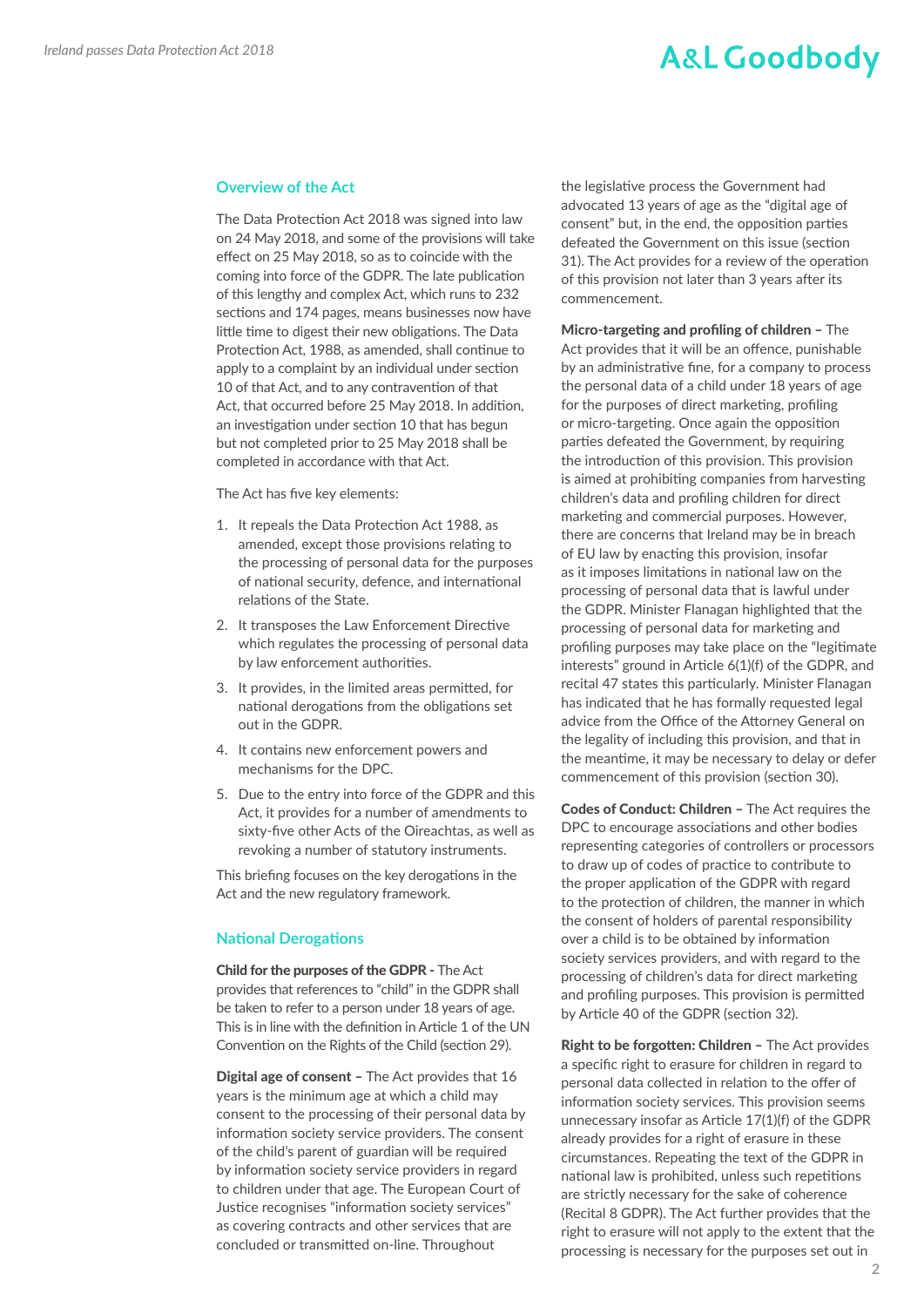Article 17(3) of the GDPR, such as where processing is necessary for compliance with a legal obligation or the defence of legal claims (section 33).

Data Protection Officers – The Act allows the Minister, in consultation with the DPC, to extend the categories of controllers and processors that are required to designate a data protection officer, as permitted by Article 34(7) of the GDPR (section 34).

**Brexit Derogation - The Act permits the processing** and disclosure of personal data where the controller is an airline or ship for the purposes of preserving the Common Travel Area. The Act gives the Minister power to make regulations for the purposes of specifying the part of the Common travel Area to which the regulations apply, and the personal data than may be processed. The provision appears to be addressing the risk of potential interruptions to air and sea travel post-Brexit (section 38).

Further Processing – The Act permits the processing of personal data and special categories of personal data (i.e. data relating to health, race or ethnic origin, trade union membership, political, religious or philosophical beliefs) other than for the purpose for which it was collected, where such processing is necessary and proportionate for the purpose of: (i) preventing a threat to national security; (ii) preventing, detecting, investigating or prosecuting criminal offences; or (iii) providing legal advice or legal proceedings (section 41). Certain statutory provisions permit or require further notification or disclosure of personal data, such as anti-money laundering legislation which requires designated persons to report any knowledge or suspicion of money laundering to the Gardaí and the Revenue Commissioners.

Processing for archiving in the public interest, scientific or historical research purposes or statistical purposes - The Act confirms that personal data and special categories of data may be processed for these purposes, subject to such processing respecting the principle of data minimisation, and where identification of data subjects is no longer required, the processing should be carried out in a manner which does not permit such identification (Section 42 & 54).

#### Data processing and freedom of expression –

The GDPR requires Member States to reconcile an individual's right to data protection with the right to freedom of expression and information (including processing for journalistic purposes, or for the purposes of academic, artistic or literary expression). The Act provides that processing carried out for the purpose of exercising the right to freedom of expression and information shall be exempt from specified provisions of the GDPR, insofar as compliance with those provisions would be incompatible with such purposes. The Act provides that the right to freedom of expression shall be interpreted in a broad manner (section 43).

#### Communicating with and representing the

electorate – The Act contains enables political parties, candidates and holders of political offices to communicate in writing (including by way of newsletter or circular) with data subjects during the course of electoral activities in the State. It also provides that elected representatives may lawfully process personal and special categories of data of data subjects, to enable them to act on behalf of a data subject when they receive a request to do so. It shall also be lawful for a third party to disclose to a representative personal and special categories of data relating to a data subject on whose behalf the request is made (sections 39-40). In addition, the Act permits the processing of personal data revealing political opinions in the course of electoral activities in the State for the purpose of compiling data on people political opinions by a political party, candidates for electoral office, or by the Referendum Commission (section 48).

Restriction of right to object to processing for electoral activities - The Act restricts the rights of data subjects to object to direct marketing by post where it is carried out in the course of electoral activities in the State. It also restricts the right to object to processing of personal data when such processing is carried out in the course of electoral activities in the State, by political parties or candidates for electoral office, or by the Referendum Commission. These restrictions are carried over from the Data Protection Act 1988, as amended. Existing restrictions on electoral activities carried out by electronic means without the consent of individuals under the e-Privacy Regulations 2011 are not affected (sections 58-59).

#### Processing of special categories of personal data

– Article 9 of the GDPR gives Member States some discretion in regard to the lawful bases to legitimise the processing of special categories of data. The Act permits special categories of data to be processed for a limited number of purposes, including: for employment purposes (section 46); health-related purposes (sections 52-53); providing legal advice and legal proceedings (section 47); and the administration of justice and performance of a function conferred by an enactment or by the Constitution (section 49). The Act also creates a regulation-making power whereby regulations may be made in the future permitting the processing of special categories of personal data for reasons of substantial public interest (section 51).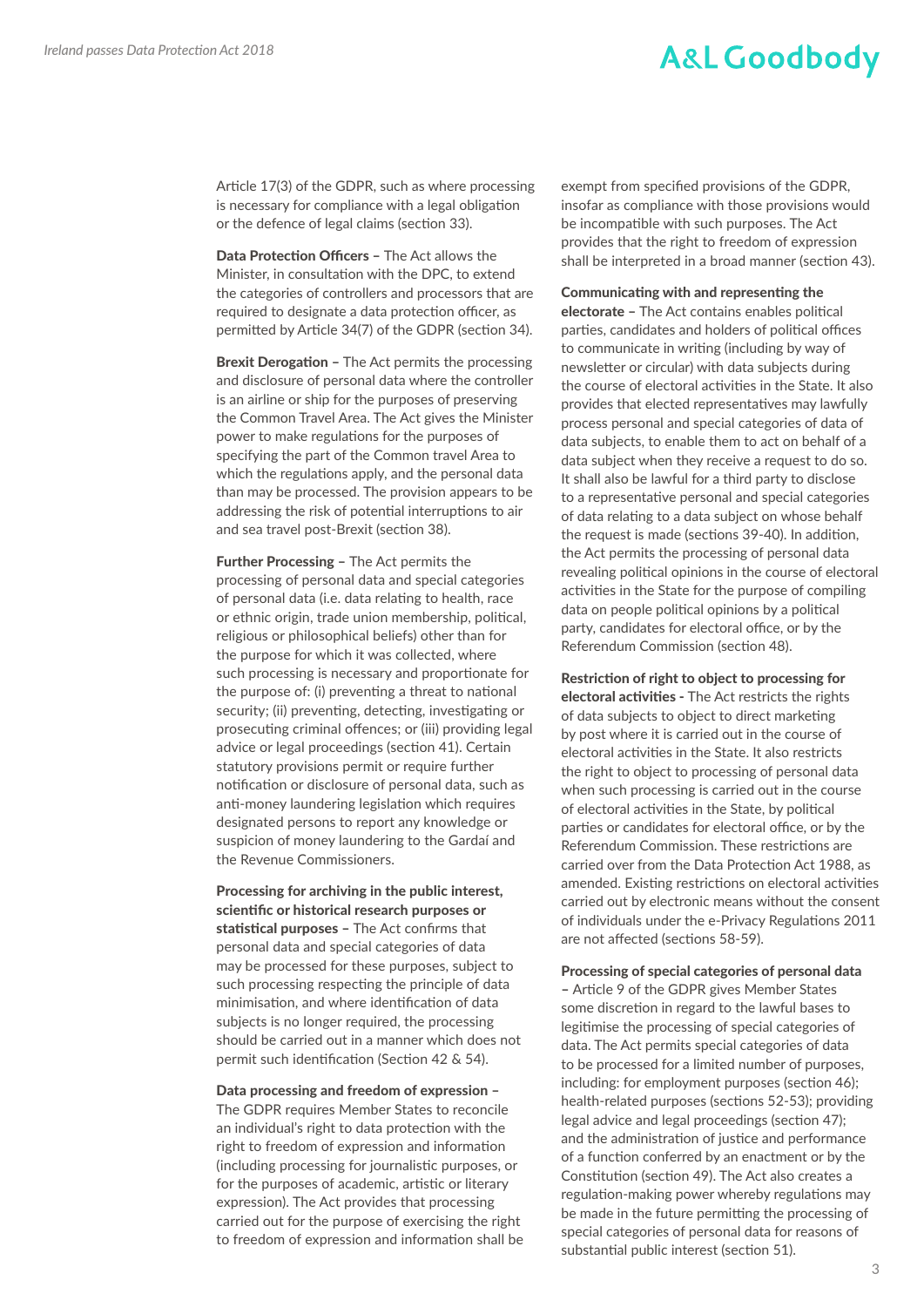### Processing of health data for insurance and

pension purposes – The Act permits the processing of health data where it is necessary and proportionate for the purpose of policies of insurance or life assurance, health insurance or health-related insurance, pensions or the mortgaging of property. The motivation behind this provision is to address difficulties arising from the strict definition of "consent" in the GDPR. The government, like other Member States, recognised that difficulties arose with insurance companies and financial institutions seeking to rely on the explicit consent of a data subject under Article 9(2)(a) to legitimise their processing of health data, as the definition of "consent" in the GDPR requires that for the consent to be valid, it must be "freely given" (section 50).

Suitable and specific measures for processing – The Act requires certain processing activities to be subject to the implementation of "suitable and specific measures" to safeguard the fundamental rights and freedoms of data subjects. Section 36 of the Act contains a "toolbox" of measures for application in such cases (e.g. strict time limits for erasure of personal data or specific targeting training for those involved in processing operations). The Act also provides the Minister with power to make future regulations identifying additional "suitable and specific measures", or to specify that a particular measure is mandatory in respect of certain processing.

Processing of personal data relating to criminal convictions and offences – The Act gives effect to Article 10 of the GDPR, which permits personal data relating to criminal convictions and offences to be processed under the control of official authority or for specified purposes under national law. The Act provides examples of processing under official authority (e.g. for the administration of justice) and specifies five purposes where processing is permitted under the Act, including: (i) where the data subject has given explicit consent; (ii) where the processing is necessary for the performance of a contract to which the data subject is a party; (iii) for the purpose of legal advice, legal proceedings or defending legal claims; (iv) to prevent injury or other damage to the data subject or another person or loss or damage to property, or (v) further to Ministerial regulations or other statute. This provision is without prejudice to the provisions of the Criminal Justice (Spent Convictions and Certain Disclosures) Act 2016 (section 55).

Restrictions on individuals' rights - Article 23 of the GDPR permits Member States to restrict the exercise of individuals' rights and controllers' obligations in certain circumstances, for the purpose of safeguarding important objectives of general public interest. Section 60 of the Act is an important provision, which sets out a number of restrictions. Individuals' rights and controllers' obligations are restricted to the extent necessary and proportionate:

- to safeguard cabinet confidentiality, parliamentary privilege, national security, defence and the international relations of the State
- **for the prevention, detection, investigation** and prosecution of criminal offences and the execution of criminal penalties
- $\blacksquare$  for the administration of any tax, duty or other money due or owing to the State or a local authority in any case in which the nonapplication of the restrictions concerned would be likely to prejudice the aforementioned administration
- in contemplation of or for the establishment, exercise or defence of, a legal claim, prospective legal claim, legal proceedings or prospective legal proceedings whether before a court, statutory tribunal, statutory body or an administrative or out-of-court procedure
- for the enforcement of civil law claims, including matters relating to any liability of a controller or processor in respect of damages, compensation or other liabilities or debts related to the claim
- for the purposes of estimating the amount of the liability of a controller on foot of a claim for the payment of a sum of money, whether in respect of damages or compensation, in any case in which the application of those rights or obligations would be likely to prejudice the commercial interests of the controller in relation to the claim, or
- to protect personal data relating to a data subject which consist of an expression of opinion about the data subject by another person given in confidence or on the understanding that it would be treated as confidential.

The Act gives the Minister power to make future regulations further restricting individuals' rights and controllers' obligations where necessary for important objectives of general public interest.

Legal Privilege - The Act also restricts the rights of individuals and obligations of controllers in regard to documents which are protected by legal privilege. The Act provides a broad exemption for privileged documents, similar to that available at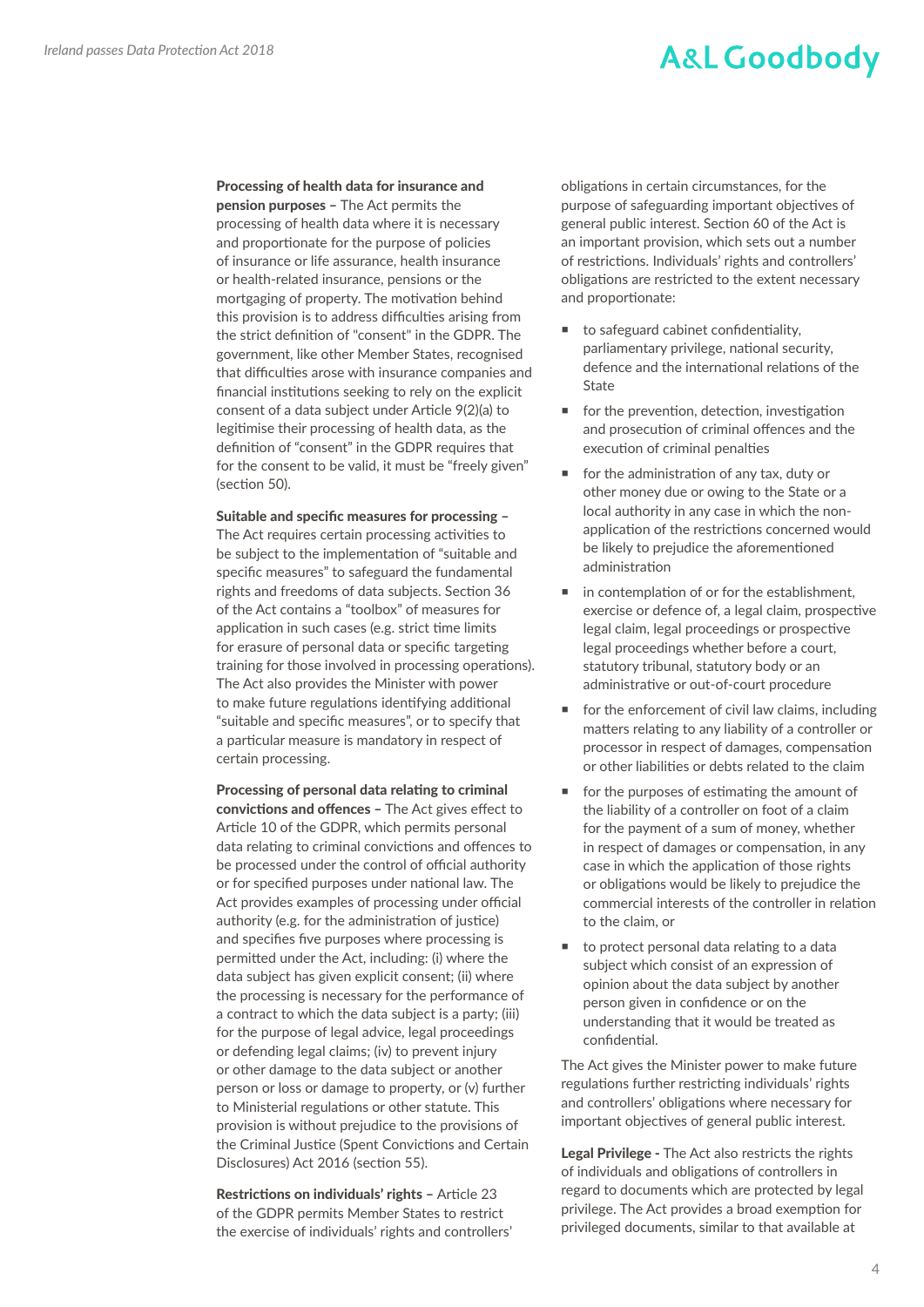common law. It protects from disclosure all "(i) personal data processed for the purpose of seeking, receiving or giving legal advice or (ii) personal data in respect of which a claim of privilege could be made for the purpose of, or in the course of legal proceedings, including personal data consisting of communications between a client and his or her legal advisers or between those advisers, or (iii) where the exercise of such rights or performance of such obligations would constitute a contempt of court" (section 162).

### Restrictions on individuals rights for archiving, scientific or historical research purposes or

statistical purposes - The Act provides that certain rights of individuals (including the right of access, rectification, restriction of processing and right to object) may be restricted to the extent that the exercise of those rights would be likely to render impossible, or seriously impair the achievement of those purposes, and the restriction is necessary for the fulfilment of those purposes (section 61).

#### **New Regulatory Framework**

The Act represents a radical overhaul in regard to the way in which complaints, investigations and enforcement actions will be handled by the DPC. The Act contains twenty-five sections dealing with the DPC's enforcement and investigation powers (Part 6, Chapters 2, 4 & 5), along with additional provisions dealing with administrative fines and criminal offences (Part 6, Chapters 6 & 7). These lengthy provisions reflect the fact that the DPC now wields a powerful array of corrective powers.

#### **Handling Complaints**

The Act grants the DPC more discretion in regard to handling complaints from data subjects, or notfor-profit bodies acting on their behalf (Chapter 2). Under the Data Protection Act 1988, as amended, the DPC is required to investigate all complaints and seek an amicable resolution. A complaint can only be rejected on the grounds that it is frivolous or vexatious, which is only available in the most narrow circumstances. In contrast, the Act requires the DPC to examine all complaints and to take such action as it considers appropriate, having regard to the nature and circumstances of the complaint. The DPC can only refuse to act on a complaint when it is manifestly unfounded or excessive, in particular because of its repetitive character which shall apply only in the narrowest of circumstances (Article 57(4) GDPR).

#### **Amicable Resolution**

If the DPC considers there is a "reasonable likelihood" of the parties reaching an amicable resolution of the complaint, the DPC may arrange or facilitate such a resolution. Once a resolution has been reached, the complaint will be deemed to have been withdrawn by the complainant, and no formal statutory decision will be required.

#### **Other Actions**

Where the DPC considers than an amicable resolution cannot be reached in the case of a domestic complaint, it must take one or more of the actions (section 109):

- (i) Reject the complaint
- (ii) Dismiss the complaint
- (iii) Provide advice to the data subject in relation to the complaint
- (iv) Serve an enforcement notice requiring the controller or processor to take certain actions to comply with data protection law
- (v) Conduct an inquiry into the complaint (i.e. investigate the complaint), or
- (vi) Take such other action as it considers appropriate.

Where the DPC considers that an amicable resolution cannot be reached in relation to a complaint concerning cross-border processing, in respect of which the DPC is the lead authority, it must follow the "one-stop-shop procedure" set out in section 113 of the Act (see "One-Stop-Shop Procedure" below).

The DPC must notify the complainant in writing of the action it is taking as soon as practicable, and at the latest within 3 months of receipt of the complaint (section 108).

#### **Conducting an Inquiry**

The DPC may conduct an inquiry into a suspected infringement arising out of a complaint, or an inquiry of the DPC's own volition (there is no requirement to establish a probable cause). In conducting its inquiry, the DPC may exercise any of its powers under Part 6, Chapter 4 (other than the power to require an expert report pursuant to section 135) and/or carry out an investigation under Chapter 5 (section 110).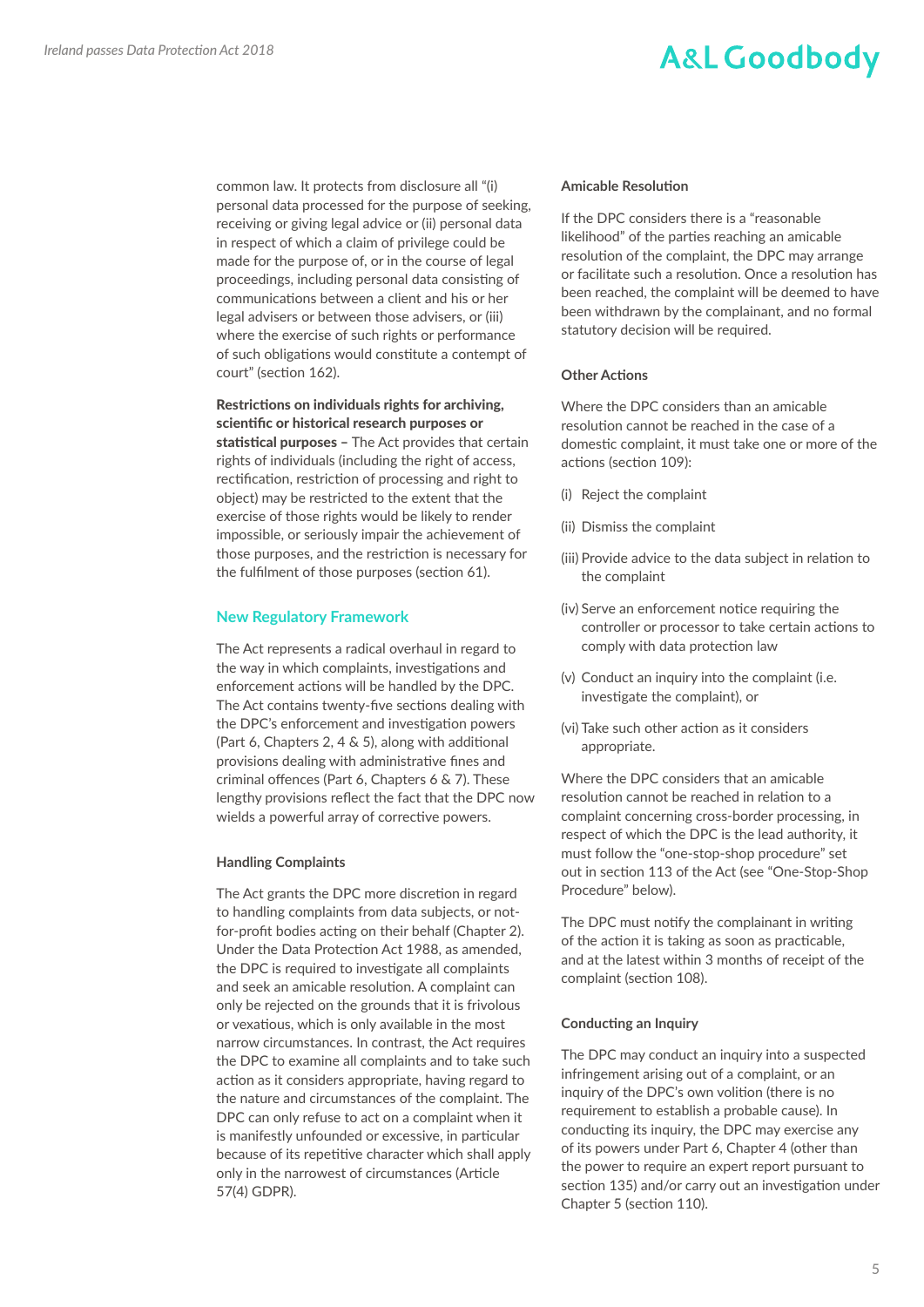The Chapter 4 investigation pathway is for where the DPC decides that an authorised officer needs to be appointed to conduct an investigation using its search and seizure, audit or enforcement powers (e.g. serving an information or enforcement notice), but where the DPC does not (initially at least) intend to impose an administrative fine sanction.

The Chapter 5 investigation pathway is for where the DPC considers that an in-depth investigation is required, with the option of imposing an administrative fine. It involves a quasi-judicial inquiry, with due process protections added. The DPC may appoint an authorised officer who can examine witnesses under oath, order the production of documents and, where necessary, conduct oral hearings in private.

#### **Chapter 4 Investigation Powers**

Chapter 4 of the Act provides authorised officers with broad powers to enter business premises unannounced and without a court ordered search warrant. Court ordered search warrants are only required in regard to private dwellings or where an authorised officer is prevented access to business premises. It is an offence to obstruct or impede an officer or to refuse to comply with a request by the officer, or to alter, suppress or destroy any information which the officer may reasonably require.

Authorised officers may search and inspect the premises and any information found there, and secure for later inspection any information or equipment. They may remove and retain documents for such period as the authorised officer reasonably considers necessary for the purposes of the performance of his or her functions. Employees may be required to produce any documents relating to the processing of personal data that are within that person's power or control, and provide authorised officers with any passwords necessary to enable them to access and examine documents (sections 130 & 131).

The controller or processor can refuse to produce legally privileged documents, but must preserve the information pending an application by an authorised officer or DPC to the High Court for a determination as to whether the information is privileged. The court may direct a person with suitable legal qualifications and expertise to examine information and prepare a report to assist the court in making its determination (section 151).

Information and enforcement notices may be issued by an authorised officer or the DPC, requiring a controller or processor, to provide certain information or take specified steps. As under the Data Protection Act 1988, as amended, it is an

offence to fail to comply with these notices. A controller or processor has the right to appeal any notice to the High Court within 28 days of receipt of the notice (sections 132 & 133).

Where there is a need to act urgently in order to protect data subjects, the DPC may apply to the High Court for an order suspending, restricting or prohibiting data processing operations, or the transfer of data to a third country (section 134).

The DPC has further powers that may be exercised outside of a formal investigation, for the purpose of monitoring compliance with the GDPR, including requiring a controller or processor to provide a report on a matter specified by the DPC. The report would be prepared by an expert nominated by the controller or processor concerned, and approved by the DPC. Before requiring such a report, the DPC will be required to consider whether any other powers may be exercised which may be more appropriate in the circumstances, the level of resources available to the controller or processor, and the likely benefit to the controller or processor of providing the report (section 135). The explanatory memorandum notes that the DPC's power of require a report is broadly based on powers already available to the Central Bank of Ireland under Part 2 of the Central Bank (Supervision and Enforcement) Act 2013.

In addition, the DPC may carry out an investigation in the form of a data protection audit in order to ascertain whether the practices and processes of a controller or processor are in compliance with the GDPR. The Act requires the DPC to give the controller or processor concerned at least 7 days' notice of its intention to commence an audit (section 136).

#### **Chapter 5 Investigation Powers**

Chapter 5 of the Act sets out a quasi-judicial procedure for conducting in-depth investigations into possible infringements of the GDPR. It provides for separate investigative and adjudicative stages in an investigation. The DPC may appoint one or more authorised officers to undertake the investigation and to submit to the DPC an investigation report following completion of the investigation (section 137).

For the purposes of an investigation, an authorised officer may order the production of documents, require a person to attend before the officer to answer any questions under oath, and may decide to conduct a private oral hearing. It will be an offence to withhold, destroy or refuse to provide any information for the purposes of an investigation or to obstruct an authorised officer (section 138).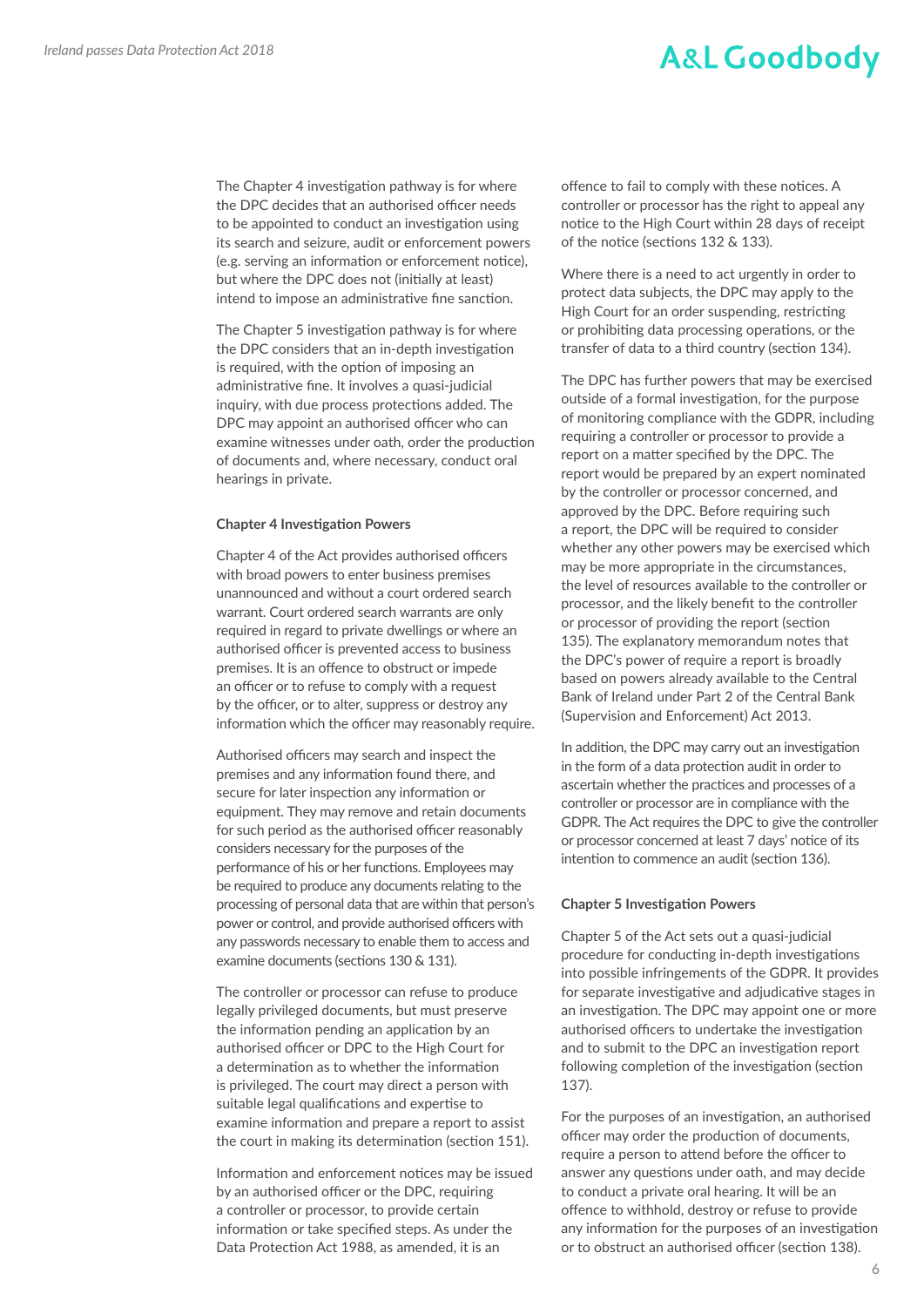Having completed an investigation, an authorised officer will be required to prepare, in writing, a draft investigation report setting out his or her findings, which will be sent to the controller or processor for them to make written submissions on within a 28 day period. On the expiration of that period, an authorised officer, having regard to any submissions made by the controller or processor, will prepare a final report for submission to the DPC. The investigation report shall state whether the authorised officer is satisfied or not that an infringement has occurred and why. However, the authorised officer is not empowered to make any recommendation in regard to any sanction that ought to be imposed by the DPC. That is a matter entirely reserved for the DPC (section 139).

On receipt of the report, the DPC will consider its contents, including any submissions attached to it. If further information is required, the DPC may conduct an oral hearing, seek further submissions from the controller or processor, or require the authorised officer to carry out further investigations (section 140).

The DPC must then reach a formal decision as to whether it is satisfied that an infringement has occurred, and if so whether to exercise a corrective power. The DPC is required to give the controller or processor a notice in writing setting out the decision and the reasons for it, and the corrective power it has decided to exercise, which may result in an administrative fine being imposed (section 116).

#### **Imposition of fines on public bodies and authorities**

The Act permits the DPC to impose administrative fines of up to €1 million on public bodies or public authorities that do not act as undertakings within the meaning of the Competition Act 2002 (i.e. that are not in competition with private sector bodies) (section 141).

#### **Appeal against an administrative fine or other corrective measure**

A decision of the DPC to exercise its corrective powers or to impose an administrative fine may be appealed to the Circuit Court (if the fine does not exceed €75,000) or the High Court. On hearing the appeal, the Court may confirm, replace or annul the decision (section 142 & 150).

If the appeal is not lodged within 28 days, the controller or processor will have lost its right of appeal and the DPC can then apply to the Circuit Court (irrespective of the amount of the fine) to have the administrative fine confirmed. The purpose of this confirmation mechanism, is to ensure than any decision to impose an administrative fine has due regard to fair procedures and constitutional justice (section 143).

#### **One-Stop-Shop Procedure**

Section 113 of the Act sets forth the Irish aspects of the procedure that will apply in circumstances where the DPC is the lead supervisory authority in a case that involves cross-border processing, commonly known as the "one-stop-shop" mechanism under the GDPR. A complicated procedure, involving an interaction between the lead supervisory authority, other concerned supervisory authorities and the European Data Protection Board (**the Board**), for such cases is described in Article 60 and Article 65 of the GDPR. The Act addresses two important issues in relation to the operation of that procedure:

Firstly, where the DPC is acting as the lead supervisory authority it shall conduct its investigation and exercise its powers in the same way as it does with standard investigations. The only difference is that it will reach a "draft decision" which it must then submit to other concerned supervisory authorities under the Article 60 co-operation procedure. The "draft decision" will address both the decision as to the complaint and, if applicable, "the envisaged action to be taken". Where a dispute arises under the co-operation procedure, the Board may make a binding decision (Article 65). At this stage the matter is remitted to the DPC, who makes a final decision on the question of infringement incorporating any revisions or guidance issued under the Article 60 and Article 65 processes.

The second important issue addressed by the Act is that it indicates that the Government has taken the view that the Board does not have authority to mandate the imposition of administrative fines or the exercise of other corrective powers by the DPC. The Act splits the one-stop-shop decision making into two stages. First a decision is made on the question of infringement by following the Article 60/65 procedure. The language of Section 113(2) (b) expressly recognises that this "infringement" decision may be revised by either the co-operation procedure (Article 60) or by a binding decision of the Board under Article 65. If, following this process, a decision is made to the effect that an infringement has occurred, a second decision is then required on whether to impose a sanction, and the extent of that sanction. Section 113(4) envisages the DPC making that "sanction" decision autonomously, without recourse to the Article 60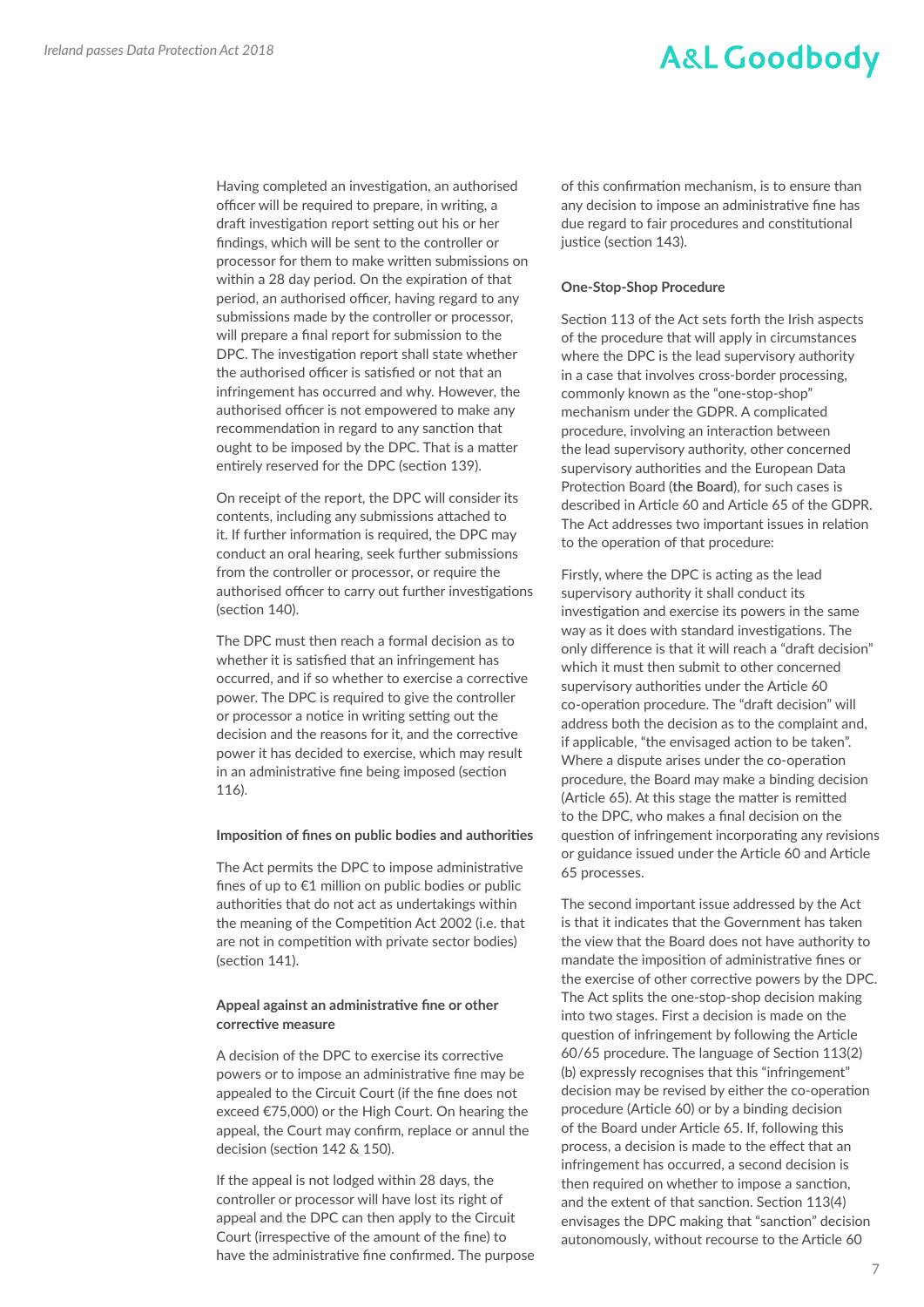procedure for a second time. The only requirement is for the DPC to have "due regard" to revisions to envisaged corrective actions as may occur under the initial Article 60 procedure (Section 113(5)). The Act appears to assume that the Board does not have competency to make binding decisions in relation to the exercise of corrective powers under the Article 65 dispute procedure.

#### **Representation of data subjects**

The Bill, as initiated, provided that a data subject could mandate a not-for-profit body to lodge complaints with the DPC on its behalf. That body could also take a representative action before the courts seeking injunctive relief, but could not seek compensation on behalf of the data subject. The issue of representative actions was the subject of much controversy throughout the legislative process, and the Act now permits a mandated notfor-profit body to bring a representative action on behalf of a data subject seeking injunctive relief or compensation for material or non-material damage suffered as a result of an infringement of data protection law (section 117). It remains to be seen whether this means not-for-profit bodies will be able to take class actions on behalf of multiple data subjects for breaches of the GDPR, as such actions are not currently permitted under Irish law.

The Act does not address how the rules in relation to legal costs will apply to actions taken by not-forprofit bodies. In particular, guidance will be needed on whether a court can award costs against a data subject as well as the not-for-profit body in the event of an unsuccessful civil claim.

#### **Criminal Offences**

The GDPR leaves it to Member States to provide for any criminal offences in relation to any infringements of the GDPR. Under the Act, the DPC will continue to have the power to prosecute controllers and processors for summary offences in the District Court (Section 147). The maximum penalty for summary offences under the Act is a Class A fine (i.e. €5,000) and/or 12 months' imprisonment. Indictable offences will be prosecuted by the DPP in the Circuit Court or Central Criminal Court. The maximum penalty for an indictable offence under the Act is €250,000 and/or 5 years' imprisonment, depending on the nature of the offence.

The Bill, as initiated, provided that the DPC cannot impose an administrative fine on a controller or processor where it has been subject to criminal penalty in respect of the same act or omission

(the *"ne bis in idem"* rule). Although this provision was deleted at Committee Stage of Dáil Éireann, it should not be possible for a controller or processor to be sanctioned by both a criminal penalty and an administrative fine for the same infringement, as pursuant to Article 84 of the GDPR, national law may only provide for penalties applicable to infringements of the GDPR which are not already subject to administrative fines.

The Act sets out a number of criminal offences including:

- Enforced Access Requests It is an offence for a potential or current employer to require a data subject to make a data access request to a specified person or to require a data subject to supply any information obtained as a result of such a request (section 4).
- Unauthorised disclosure by processor It is an offence for a processor, or an employee or agent of the processor, to knowingly or recklessly disclose personal data being processed on behalf of a controller without the prior authority of the controller, unless the disclosure is required or authorised by any enactment, rule of law or court order (section 144).
- **Disclosure of personal data obtained without** authority – It is an offence for a person to obtain and disclose personal data to a third party without the prior authority of the controller or processor, unless the disclosure is required or authorised by any enactment, rule of law or court order. It is also an offence for a person to sell or offer to sell personal data that were unlawfully disclosed to or obtained by him/her (section 145).
- Offences by directors etc. of bodies corporate – Where an offence under the Act is committed by a body corporate and is proved to have been committed with the consent or connivance of, or to be attributable to any neglect on the part of a person being a director, manager, secretary, or other officer of that body, or a person purporting to act in such capacity, that person, as well as the body corporate shall be guilty of the offence and liable to be punished as if he/ she were guilty of the first-mentioned offence (section 46).
- Knowingly or recklessly processing data relating to criminal convictions or offences – It is an offence to knowingly or recklessly process personal data relating to criminal convictions or offences in contravention of the processing conditions set down in the Act (section 55(8)).